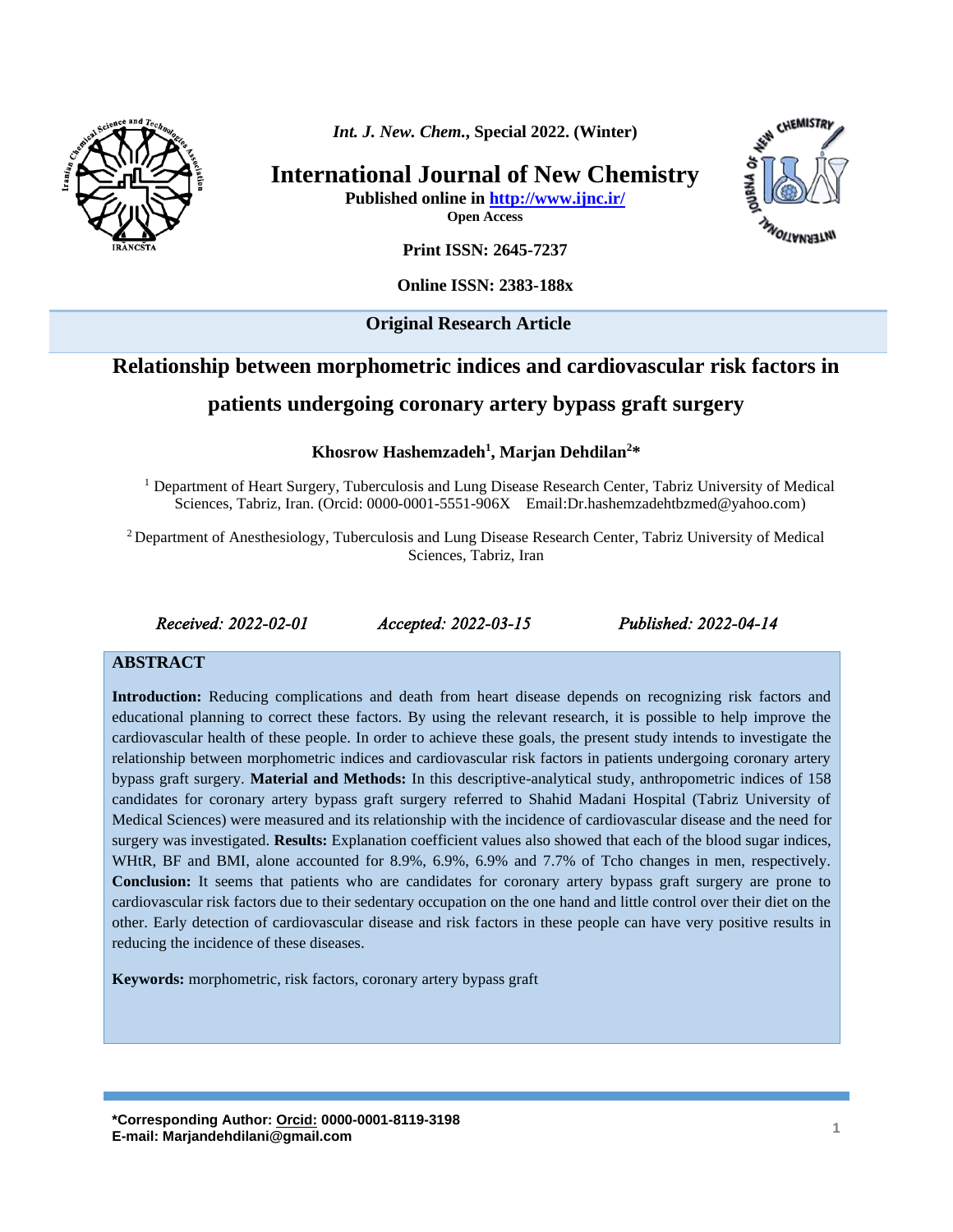### **Introduction**

Overweight and obesity are major health problems in the world today. This problem with many diseases such as; Cardiovascular complications, hypertension, atherosclerosis, chronic inflammation, fat disorders, insulin resistance, diabetes and other metabolic disorders are associated. Obesity changes the structure and function of the heart by increasing the volume of hemodynamics [1]. This problem in particular leads to: 1) increased left ventricular volume and deformation, 2) systolic and diastolic blood pressure disorders, 3) left atrial dilatation and changes in its function, and 5) accumulation of fat around the heart[2]. The link between obesity and cardiovascular events appears to be due in part to the association of obesity with the classical risk factors for hypertension, diabetes, and hyperlipidemia. In fact, it seems that many diseases and health problems in the presence of obesity and with increasing body mass index are likely to be more problematic [3]. At the beginning of th e twentieth century, cardiovascular disease accounted for about 10% of deaths worldwide, but by the end of the century it accounted for about 50% of deaths in underdeveloped countries and 25% in developing countries. By 2020, it will lead to the death of approximately 25 million people worldwide. In addition, these diseases impose huge costs on the health care system of countries [4]. Therefore, determining the exact boundaries for obesity in any society and determining its relationship with health threats can play an important role in reducing mortality from obesity-related diseases on the one hand, reducing the social and financial costs of Have the other side [5]. Research on bodybuilding factors has suggested various indicators, the most important of which are body fat percentage, fat mass index, body mass index, lean weight, waist circumference and waist-to-hip ratio. In recent years, many studies have examined the relationship between waist circumference as an easy and inexpensive indicator for measuring central body obesity and predicting the risk of chronic diseases [6]. Waist circumference is strongly correlated with visceral fat in both men and women; Therefore, it is often used in conjunction with BMI to determine the risk of cardiovascular disease. Conversely, some studies have reported that WC and WHR are better indicators of the risk of cardiovascular disease than body mass index. While WHR compared to BMI is known as an increased risk factor for dyslipidemia, hypertension, cardiovascular disease and diabetes. Waist and hip circumference provide information on how body fat is distributed [7, 12-14]. These variables are influenced by lifestyle factors such as smoking, alcohol consumption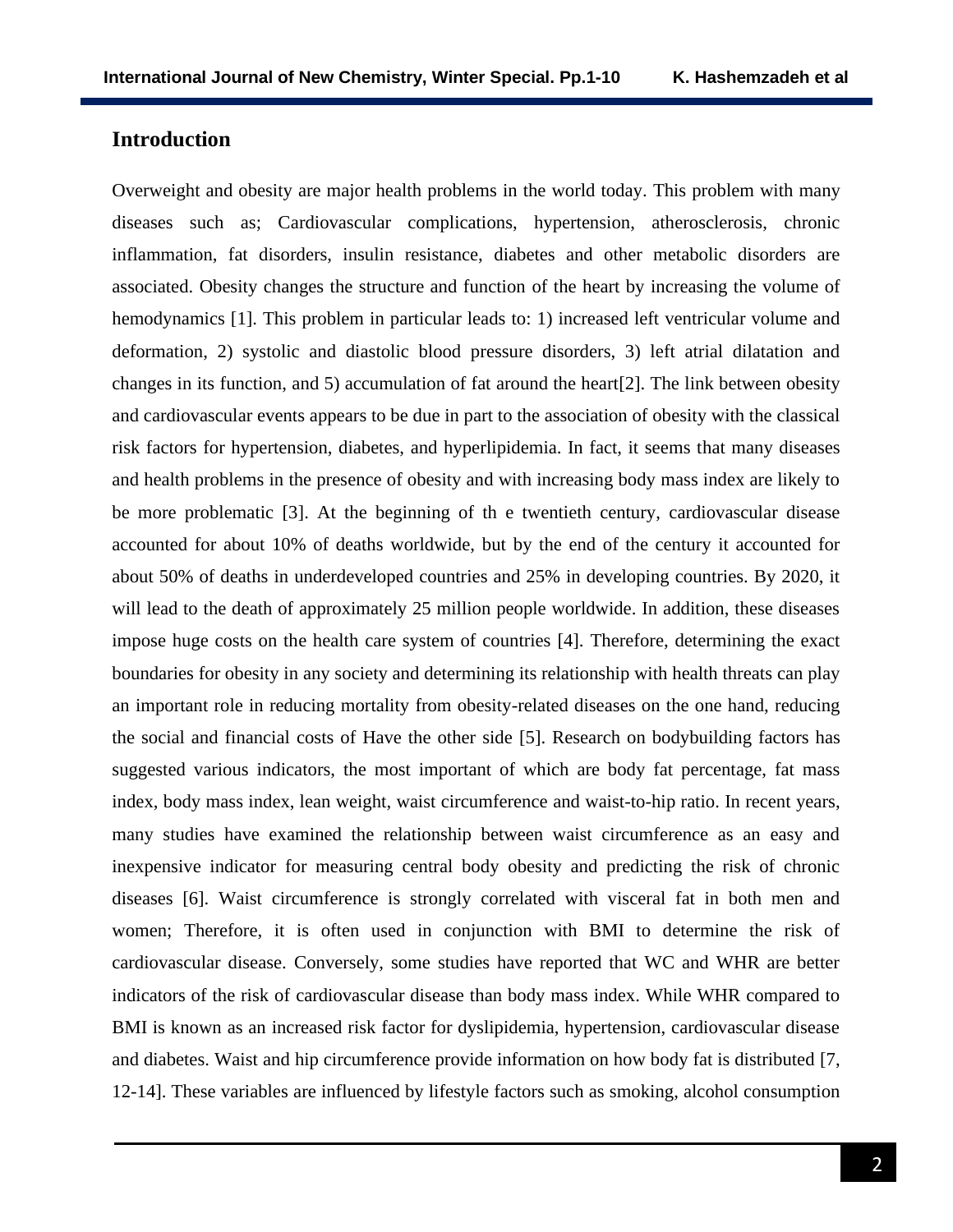and physical activity. The WHR is the most commonly used indicator of abdominal obesity in the waist-to-hip ratio, which distinguishes genoid (serine) and android (abdominal) obesity. People with higher abdominal fat accumulation have a higher risk of developing diabetes, high blood pressure and cardiovascular disease [8, 18-20]. Inactivity and improper diet are associated with increased indicators and the occurrence of cardiovascular events and premature death. People seem to be prone to cardiovascular risk factors due to occupational inactivity and limited control over nutrition [9, 15-17]. Reducing complications and death from heart disease depends on recognizing risk factors and educational planning to correct these factors. By using the relevant research, it is possible to help improve the cardiovascular health of these people. In order to achieve these goals, the present study intends to investigate the relationship between morphometric indices and cardiovascular risk factors in patients undergoing coronary artery bypass graft surgery.

# **Material and Methods**

**Study design:** This study was performed on 158 people living in Sehr, Tabriz who were candidates for coronary artery bypass graft surgery; 30 women and 128 men with an age range of 30 to 65 years were performed in 2018. After obtaining the necessary permits, body measurements were performed in the gym by a health expert.

**Inclusion and exclusion criteria:** Coronary artery bypass graft surgery candidate, age over 18 years and consent to participate in the study were the inclusion criteria and previous surgical history, history of congenital heart disease and dialysis history were also among the exclusion criteria of this study.

**Methodology***:* The method was to communicate with colleagues and inform them of the schedule for body measurement and blood sampling measurements. The test time was the same for everyone and at least three hours after breakfast. All subjects observed the test-taking considerations, including emptying the bladder and intestines and not eating or drinking before the test. Necessary explanations were given to the individuals and in cases where the respondents had ambiguities, the ambiguities were removed as much as possible with the explanations of the researcher. All subjects then completed a consent form to participate in the project. Completing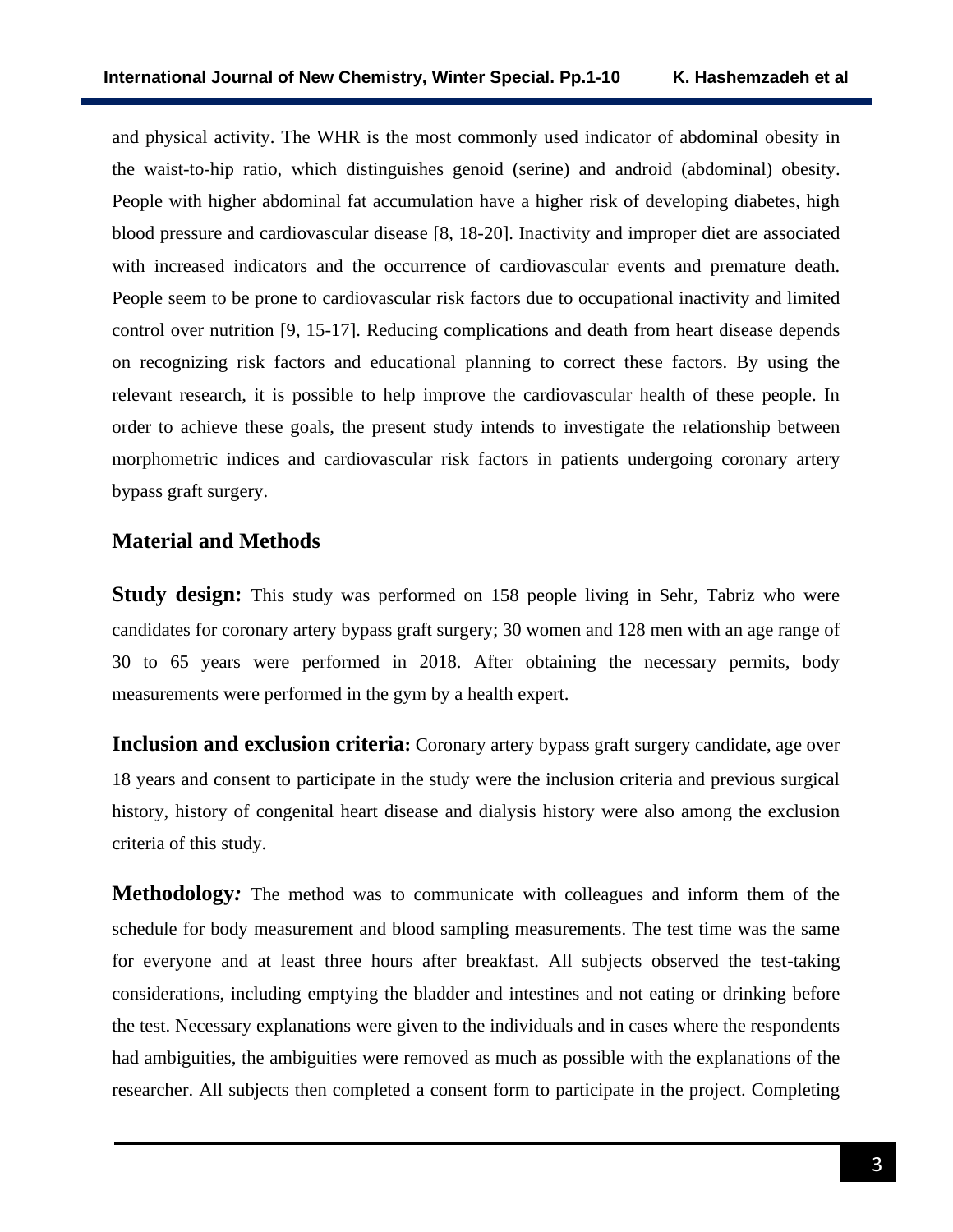the consent form and being a volunteer from the entry conditions and things like; Medication, pregnancy, any infectious disease, diabetes, hypertension was considered as exclusion criteria. The weight of the people was done using Seca hand scales (Seca made in Germany, model 769 (with an accuracy of 100 grams), in terms of kilograms without shoes and with light clothes. Standing and without shoes was measured with an accuracy of 0.1 cm to measure waist circumference while the subject was standing without upper body covering, the circumference of the narrowest part of the trunk in the middle of the distance between the last rib and the crown was measured with a tape measure. During the measurement, the subject was instructed to refrain from contracting the abdominal muscles and to stand normally and comfortably. The hip circumference was measured using a tape measure using the tape measure of the widest part of the hip. Waist-to-hip ratio (WHR) was obtained by dividing the waist by the hip, and waist-toheight ratio (WHtR) was obtained by dividing the waist by the height in centimeters. Hip circumference greater than or equal to 0.8 and waist-to-height ratio greater than or equal to 0.5, which determines female obesity overweight, were considered as international boundaries. Also, body mass index was obtained by dividing a person's weight in kilograms by the second power  $(x<sup>2</sup>)$  of height in meters. BMI greater than or equal to 25 kg / m2 was considered overweight and obesity. Also, blood sampling after fasting at night and resting in a suitable place, at a temperature of 22 ° C and completely healthy by the blood sampling specialist of Laboratory of Tabriz with the help of Scalpvin at 30.8 in the morning and each time in the amount of 10 ml in the sitting position of the subjects' left anterior vein was assessed to assess the serum levels of total cholesterol (TCho), triglyceride (TG), HDL, LDL and VLDL. To separate the serum, the samples were centrifuged at room temperature at 3000 rpm for 10 minutes, and the serum isolated from the rest of the blood was incubated in 1 ml microtubes, and tested at -80 ° C. Were kept at Celsius. Concentrations of blood biochemical indices were determined by enzymatic colorimetric method using Pars Azmoun commercial kits. The coefficient of variation inside and outside the test for cholesterol was 2%. All experiments were performed in laboratory in Tabriz. The laboratory meets the standards of the Ministry of Health Central Laboratory and is standardized with the University of St Rafae, Brussels and Belgium. In addition, in this research, all cases of ethics in the research have been observed and in order to observe professional ethics, the researcher assured them that the information will be kept completely confidential with the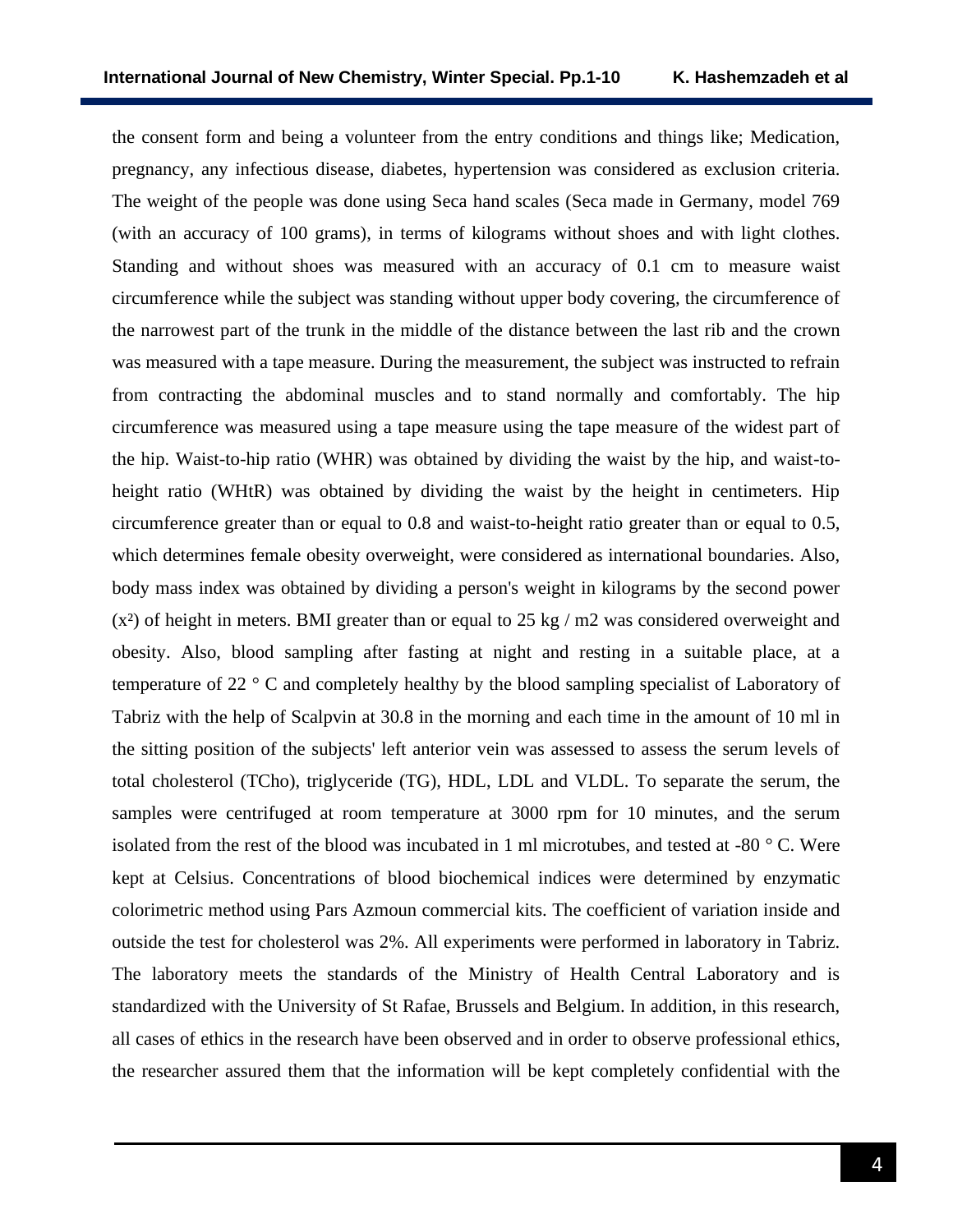researcher and the results obtained are completely confidential and the information of each person. Only he will be informed.

**Data analysis:** The collected data were analyzed through descriptive and inferential statistical methods. Descriptive statistics were used to examine the characteristics of the subjects including age, weight, gender, marital status, degree and field of study. Pearson correlation coefficient test was used to examine the relationship between variables and independent t-test was used to compare the two groups of men and women. It should be noted that for data analysis, SPSS software version 21 was used and a significant level was considered for performing calculations  $(p < 0.05)$ .

**Ethical Considerations:** It is worth mentioning that the whole process of the present study was carried out after the approval and approval of the ethics committee of Tabriz University of Medical Sciences (NO: [IR.TBZMED.REC.1399.767\)](http://ethics.research.ac.ir/IR.TBZMED.REC.1399.767).

#### **Results**

The results of this study showed that there was a significant difference between male and female subjects in body mass indexes except BMI index in other indices ( $p \le 0.05$ ). There was no significant difference in cardiovascular risk factors between male and female subjects in Tcho, Tg and FBS indices, but this difference was significant in HDL and LDL. In addition, the findings of this study showed that in women there was a significant and inverse relationship between HDL and hip circumference  $(p \lt 0.05)$ . Explanation coefficient values showed that 4.26% of the variance occurred in the HDL of women in the sample could be explained by changes in their hip circumference. Also, there was a positive and significant relationship between blood sugar levels in women with body mass indexes, waist circumference, WHR, WHtR and BMI ( $p < 0.05$ ). Each of the WHR, WHtR, waist, BMI and weight indices alone explained 69.6%, 5.56%, 1.56%, 3.28% and 2.28% of changes in women's blood sugar, respectively. they do. But the relationship between Tcho and LDL with morphometric indices in women was not significant ( $p \le 0.05$ ). The results of this study showed that there was a significant difference between male and female subjects in body mass indexes except BMI index in other indices ( $p \le 0.05$ ). There was no significant difference in cardiovascular risk factors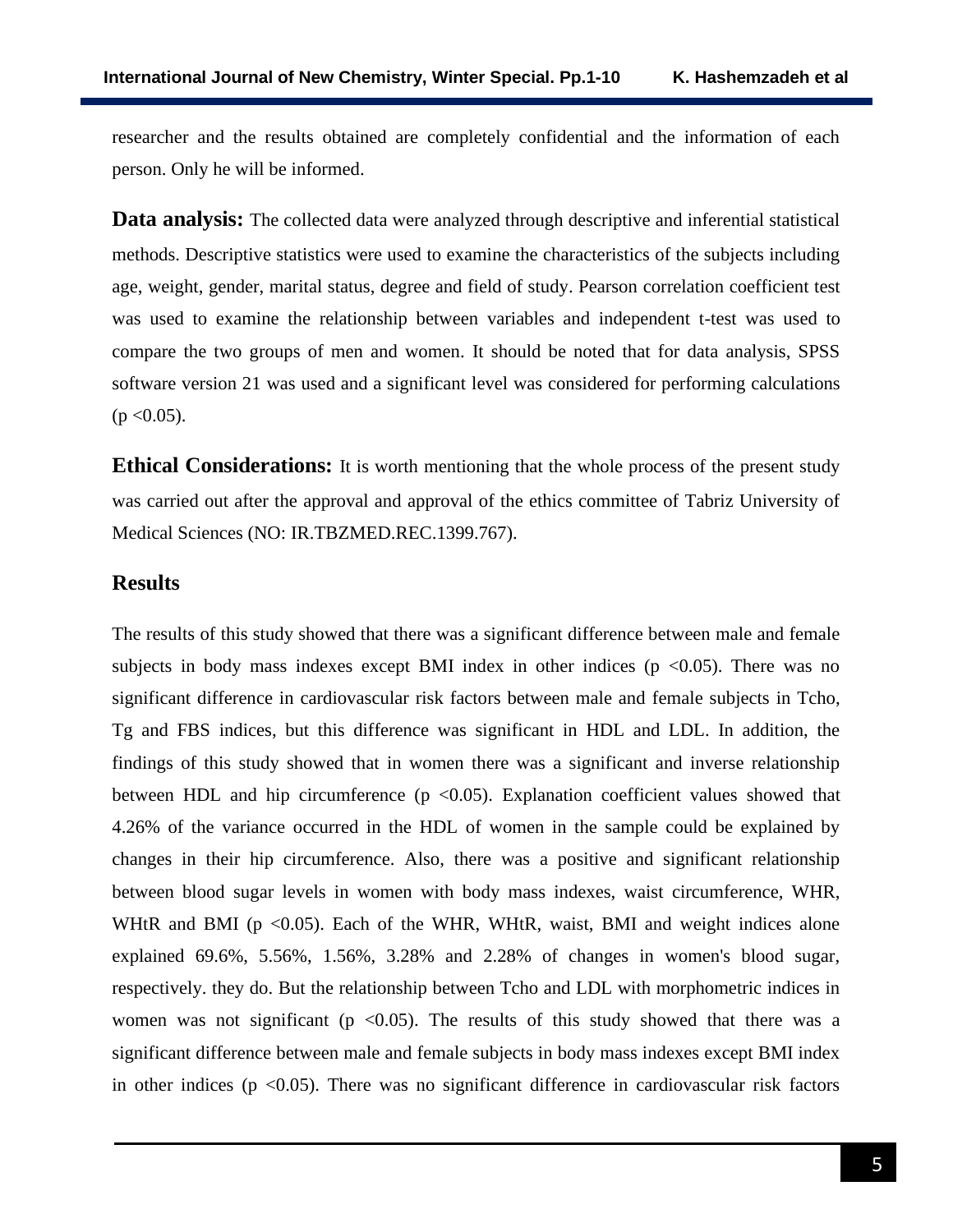between male and female subjects in Tcho, Tg and FBS indices, but this difference was significant in HDL and LDL. In addition, the findings of this study showed that in women there was a significant and inverse relationship between HDL and hip circumference ( $p \lt 0.05$ ). Explanation coefficient values showed that 4.26% of the variance occurred in the HDL of women in the sample could be explained by changes in their hip circumference. Also, there was a positive and significant relationship between blood sugar levels in women with body mass indexes, waist circumference, WHR, WHtR and BMI ( $p \le 0.05$ ). Each of the WHR, WHtR, waist, BMI and weight indices alone explained 69.6%, 5.56%, 1.56%, 3.28% and 2.28% of changes in women's blood sugar, respectively. But the relationship between Tcho and LDL with morphometric indices in women was not significant ( $p \le 0.05$ ). While in men, there was a positive and significant relationship between Tcho variable and height gauges, WHtR, BMI and BF ( $p \le 0.05$ ). Explanation coefficient values also showed that each of the blood sugar indices, WHtR, BF and BMI, alone accounted for 8.9%, 6.9%, 6.9% and 7.7% of Tcho changes in men, respectively. In addition, men's blood glucose had a positive and significant relationship with WHtR, BMI and BF body measurement indices and a negative and significant relationship with height index ( $p \le 0.05$ ), each of BMI, BF, WHtR and height indices alone, respectively. 15.5%, 4.15%, 9% and 9.8% explain the changes in blood sugar in men.

#### **Discussion**

The aim of this study was to investigate the relationship between morphometric indices and cardiovascular risk factors in patients undergoing coronary artery surgery. The results of this study showed that there is a significant relationship between a large number of body mass indexes and cardiovascular risk factors, so that in women there is a significant and inverse relationship between hip circumference and HDL and between weight, waist circumference, WHR, WHtR and BMI had a positive and significant relationship with their blood sugar level (p <0.05). In men, there was a positive and significant relationship between height, WHtR, BMI and BF indices with Tcho variable and between WSR, BMI and BF indices with their blood sugar ( $p \le 0.05$ ). In line with the results of this study, a study comparatively evaluated anthropometric indices for the diagnosis and screening of overweight and obesity and the determination of appropriate boundaries in young girls [10, 21-23]. The results of this study showed that the surface area of the curve for waist circumference and waist-to-height ratio were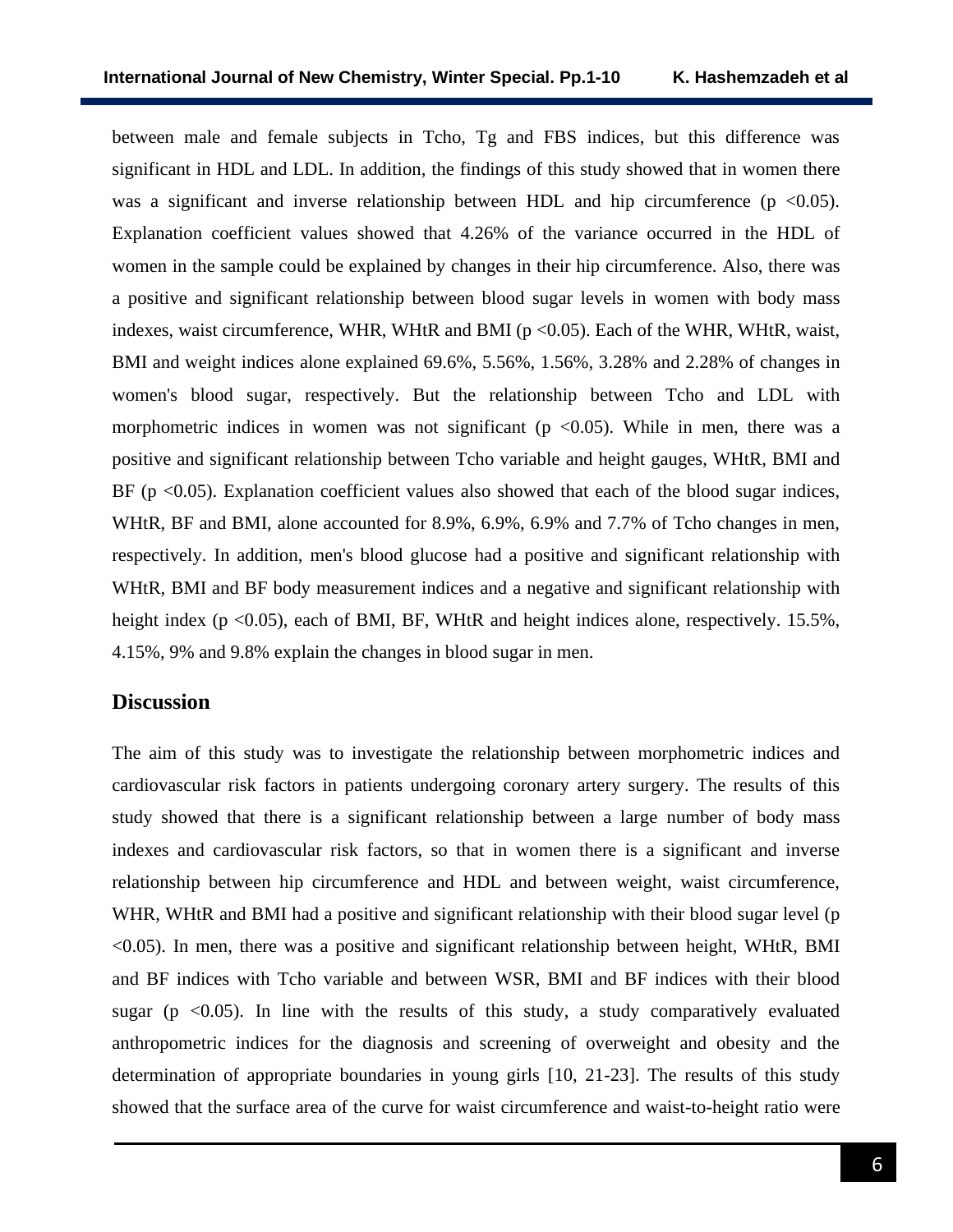0.918 and 0.920, respectively, which were not significantly different from each other. But it was significantly higher than the waist to hip ratio. The results of a study by other researchers in 2015 showed that all anthropometric indices studied, such as waist circumference and waist-to-hip ratio, were strongly and significantly associated with cardiac risk factors. Another study found that people with higher than standard WC or BMI levels were more likely to develop hypertension, dyslipidemia, and overall heart disease than those with lower WC and BMI [11, 24-26]. Another study showed that BMI, WC and WHR were higher than normal among men and PBF was higher than normal in women and there was a significant relationship between BMI and WC [12, 27-29]. The results of this study also showed that there was a positive and significant relationship between weight, waist circumference, WHR, WHtR and BMI with women's blood sugar  $(P \le 0.05)$ . So that each of the indicators of WHR, WHtR, waist circumference, BMI and weight, alone 9.69%, 5.56%, 1.56%, 3.28% and 2.28% of changes in women's blood sugar, respectively. Explain. In men, WHtR, BMI, BF and height indices had a positive and significant relationship with blood sugar ( $p \le 0.05$ ), each of BMI, BF, WHtR and height indices alone were 5.15%, 4.15%, respectively. Explain%, 9% and 9.8% of changes in blood sugar in men[13]. Consistent with these findings, a study reported blood glucose levels in Singaporean men and women at 6.4 and 5.4 mmol / L, respectively. They also reported that men's blood sugar had a positive and significant relationship with BMI, BF, WSR, WC and HC. In one study, more than 28% of subjects had blood sugar above 150 mg / dL and about 62% had blood sugar above 126 mg / dL, while the findings of this study showed that in a population that They had high blood sugar, the prevalence of cardiovascular disease was higher. Other researchers in a study aimed at determining the frequency of some cardiovascular risk factors and their relationship with gender in nurses reported high blood sugar, 5.11% of nurses at high levels. In a study to investigate the prevalence of cardiovascular disease risk factors in taxi drivers in Yazd, researchers stated that the subjects' blood sugar level was 62.101 mg / dL, which shows a high level. In another study, blood glucose levels of men and women in Qazvin were reported to be 5.99 and 8.99 mmol / L, respectively [5, 30-32].

# **Conclusion**

It seems that patients who are candidates for coronary artery bypass graft surgery are prone to cardiovascular risk factors due to their sedentary occupation on the one hand and little control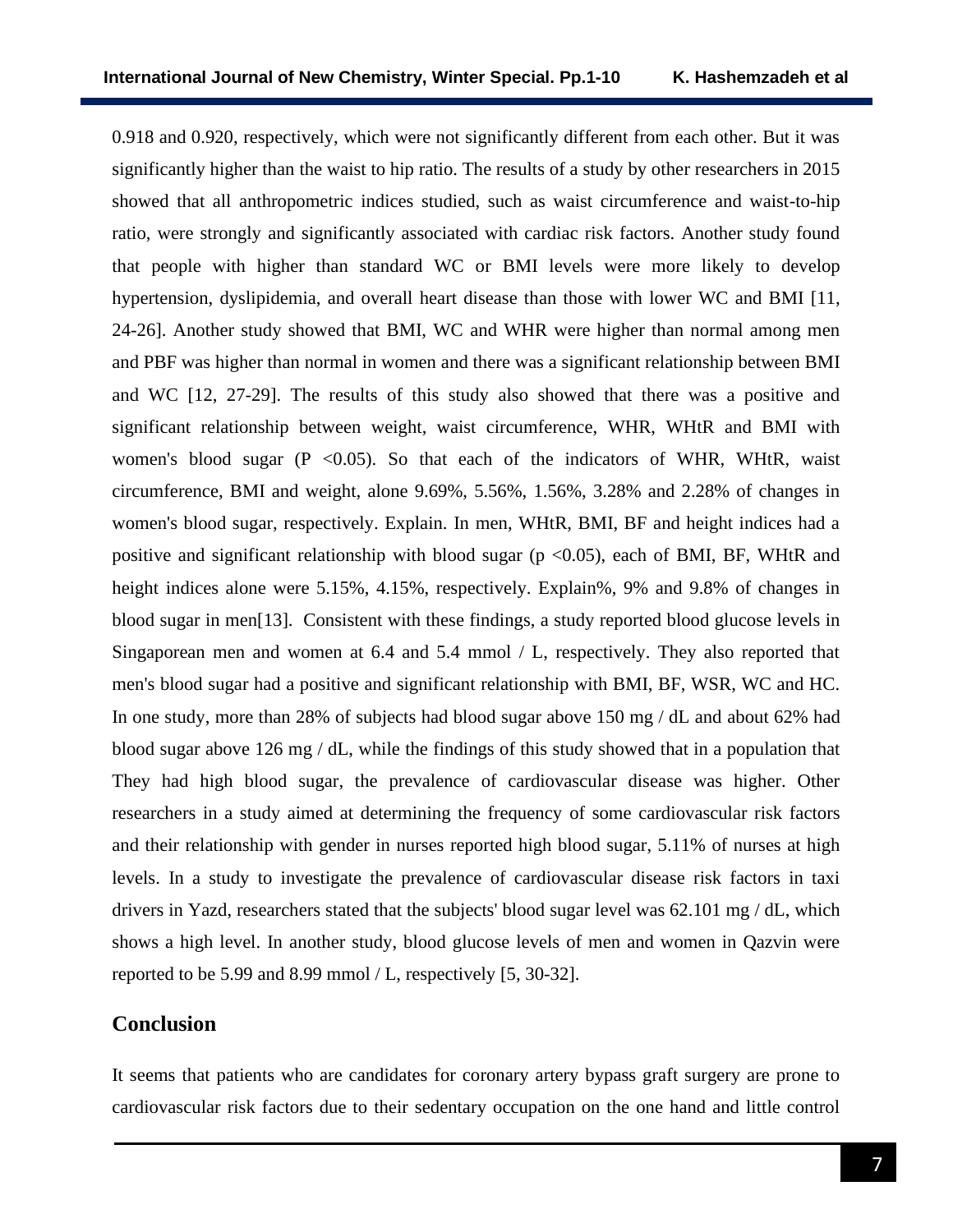over their diet on the other. Early detection of cardiovascular disease and risk factors in these people can have very positive results in reducing the incidence of these diseases. According to the findings, it can be said that the higher the body mass index, the higher the level of cardiovascular risk factors. To solve these problems, training and obtaining sufficient information to perform monitoring and prevention measures, as well as encouraging appropriate physical activity, is recommended to improve body measurement indicators.

### **References**

- 1. K. Solo, S. Lavi, C. Kabali, G. N. Levine, A. Kulik, A. A. John-Baptiste, S. E. Fremes, J. Martin, J. W. Eikelboom, M. Ruel, bmj., 367(2019)
- 2. K. Hashemzadeh, M. Dehdilani, M. K. Gol, Int J Womens Health Reprod Sci., 9:69(2021)
- 3. W. Q. Ma, X. J. Sun, Y. Wang, X. Q. Han, Y. Zhu, N. F. Liu, Obesity reviews., 19:1236(2018)
- 4. W.-Q. Ma, Y. Wang, X.-J. Sun, X.-Q. Han, Y. Zhu, R. Yang, N.-F. Liu, Coronary artery disease., 30:367(2019)
- 5. W. Wang, X. Zhou, X. Liao, B. Liu, H. Yu, Journal of anesthesia ., 33:543(2019)
- 6. M. Dehdilani, M. K. Gol, K. Hashemzadeh, Crescent Journal of Medical and Biological Sciences., 6:350(2019)
- 7. M. Jannati, M. R. Navaei, L. G. Ronizi, Journal of Family Medicine and Primary Care., 8:2768(2019)
- 8. L. Melly, G. Torregrossa, T. Lee, J.-L. Jansens, J. D. Puskas, Journal of thoracic disease., 10:1960(2018)
- 9. K. Hashemzadeh, M. Dehdilani, M. K. Gol, International Journal of Women's Health and Reproduction Sciences., 8:406(2020)
- 10. M. Correa-Rodríguez, M. Abu Ejheisheh, N. Suleiman-Martos, M. J. Membrive-Jiménez, A. Velando-Soriano, J. Schmidt-RioValle, J. L. Gómez-Urquiza, Journal of clinical medicine., 9: 909(2020)
- 11. N. A. Smart, G. Dieberg, N. King, Journal of the American College of Cardiology**.**, 71: 983(2018)
- 12. T. M. Kieser, D. P. Taggart, Journal of Cardiac Surgery., 33: 219-(2018)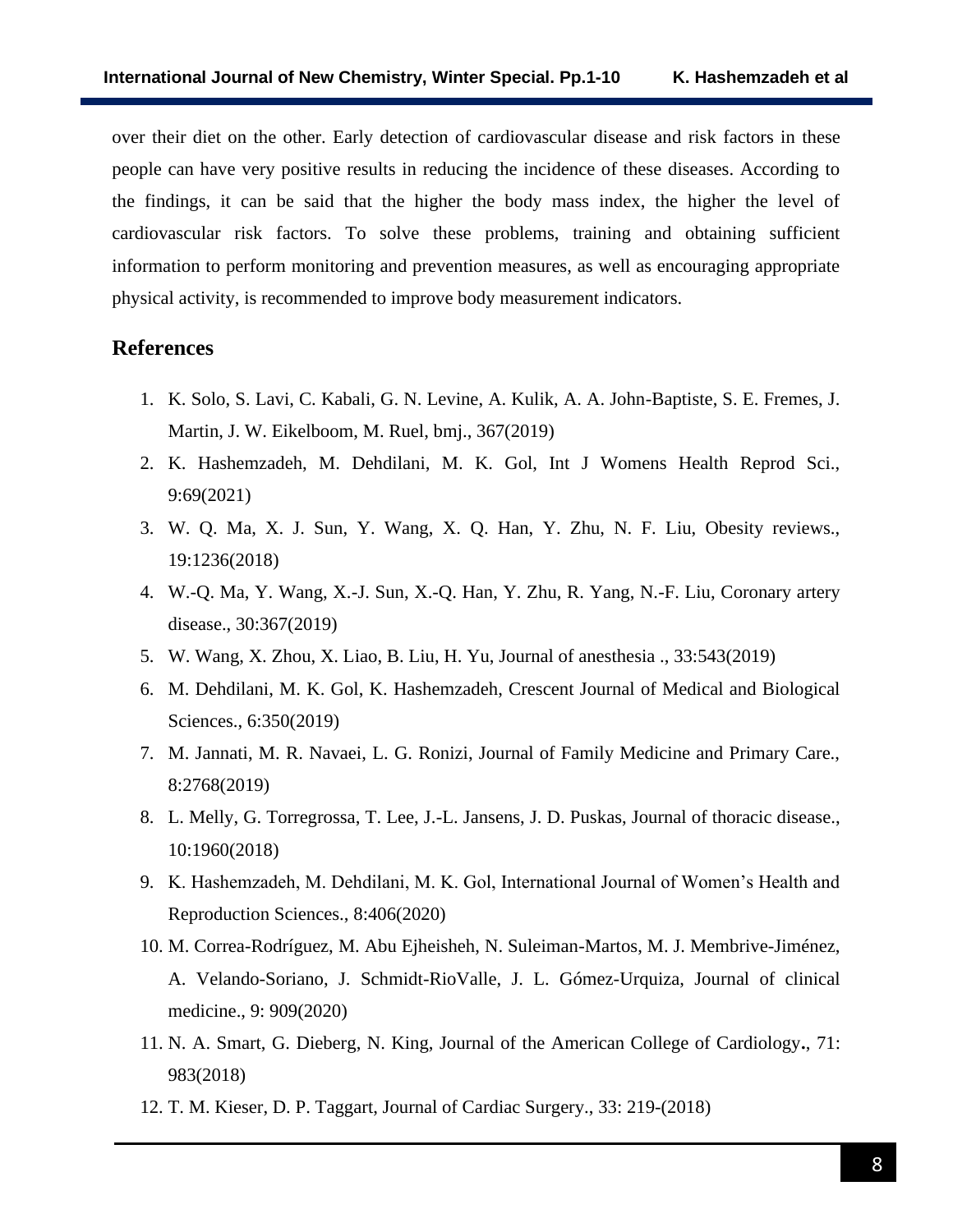- 13. K. Hashemzadeh, M. Dehdilani, M. K. Gol, Crescent Journal of Medical and Biological Sciences., 5: 517(2019)
- 14. A. Samimi, A. Bagheri, S. Dokhani, S. Azizkhani, E. Godini, International Journal of Basic & Applied Sciences 2:291 (2013)
- 15. R. Alimoradzadeh, H. Mirmiranpour, P. Hashemi, S. Pezeshki, SS. Salehi, Journal of Neurology & Neurophysiology, 10:1 (2019)
- 16. A. Samimi, International Journal of Innovation and Applied Studies 1:1 (2012)
- 17. R. Alimoradzadeh, MA. Abbasi, F. Zabihi, H. Mirmiranpour, Iranian Journal of Ageing, 15:524 (2021)
- 18. F. Zabihi, MA. Abbasi, R. Alimoradzadeh, Annals of the Romanian Society for Cell Biology, 1: 2573 (2019)
- 19. R. Alimoradzadeh, MA. Abbasi, F. Zabihi, H. Mirmiranpour, Iranian Journal of Ageing, 15:8 (2021)
- 20. A. Samimi, Journal of Engineering in Industrial Research 2:71 (2021)
- 21. K. Ghajarzadeh, M.M. Fard, H. Alizadeh Otaghvar, S.H.R. Faiz, A. Dabbagh, M. Mohseni, S.S. Kashani, A.M.M. Fard, M.R. Alebouyeh, Annals of the Romanian Society for Cell Biology, 25:2457 (2021)
- 22. K. Ghajarzadeh, M.M. Fard, H. Alizadeh Otaghvar, S.H.R. Faiz, A. Dabbagh, M. Mohseni, S.S. Kashani, A.M.M. Fard, M.R. Alebouyeh, Annals of the Romanian Society for Cell Biology, 25:2449 (2021)
- 23. A. Samimi, International Journal of Science and Engineering Investigations (IJSEI) 1:16 (2012)
- 24. K. Ghajarzadeh, M.M. Fard, M.R. Alebouyeh, H. Alizadeh Otaghvar, A. Dabbagh, M. Mohseni, S.S. Kashani, A.M.M. Fard, S.H.R. Faiz, Annals of the Romanian Society for Cell Biology, 25: 2466 (2021)
- 25. A. Samimi, Advanced Journal of Chemistry-Section A 4: 206 (2021)
- 26. R. Alimoradzadeh, H. Mirmiranpour, P. Hashemi, S. Pezeshki, S.S. Salehi, J. Neurology Neurophys., 10:1 (2019)
- 27. R. Alimoradzadeh, M. Mokhtare, S. Agah, Iran. J. Age., 12:78 (2017)
- 28. A. Samimi, A. Bagheri, S. Dokhani, S. Azizkhani, E. Godini, Intl J Inno Appl Stud 3:1086 (2013)